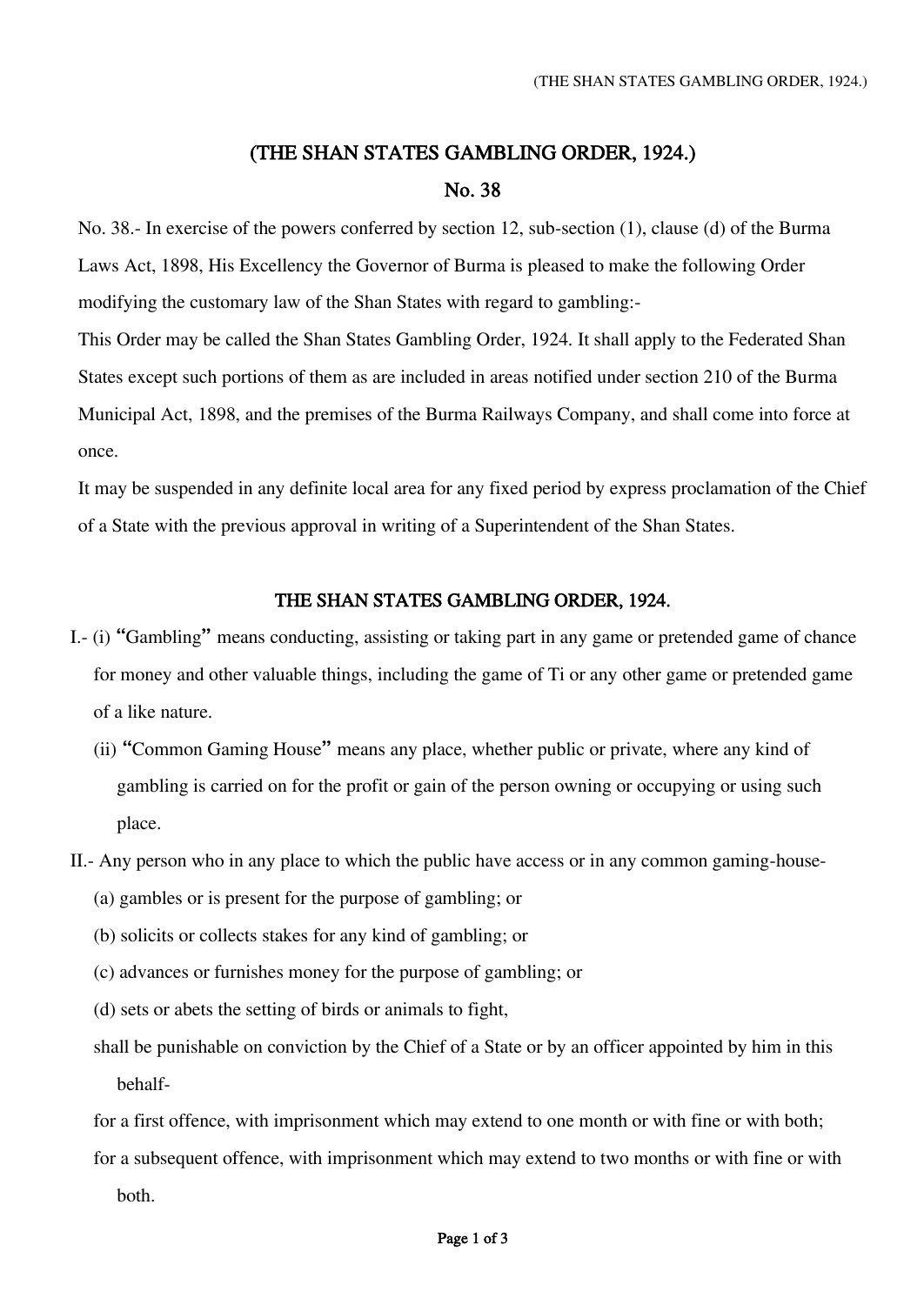III.-Any person who-

- (a) being the owner or occupier or having the use of any place, opens, keeps or uses, or knowingly permits the opening, keeping or using of that place as a common gaming-house, or
- (b) has the care or management of or in any manner assists in conducting the business of any common gaming-house,
- shall be punishable on conviction by the Chief of a State or by an officer appointed by him in this behalf-

for a first offence, with imprisonment which may extend to three months or with fine or with both; for a subsequent offence, with imprisonment which may extend to six months or with fine or with both.

IV.- Whoever-

(a) conducts or assists in conducting the game of Ti or any other game or pretended game of a like nature; or

(b) promotes the game or pretended game by soliciting or collecting stakes or otherwise,

shall be punishable on conviction by the Chief of a State or by an officer appointed by him in this behalf-

for a first offence, with imprisonment which may extend to six months or with fine or with both; for a subsequent offence, with imprisonment which may extend to two years or with fine or with both.

- V.-Without the special permission of the Chief of the State no person shall be tried for an offence under this Order unless a complaint or a report or information in respect thereof has been made or given or cognizance thereof has been taken within one month of the date of the alleged commission of the offence.
- VI.- The Chief of the State may delegate in whole or in part to any officer of the State powers-
	- (a) to authorize the arrest of any person committing or believed to have committed any offence under this Order;
	- (b) to enter and search places believed to be used as common gaming-houses and to arrest all persons found therein;
	- (c) to confiscate instruments, articles or monies used for gambling;
	- (d) to tender a pardon to witnesses and to reward informers.

## Page 2 of 3